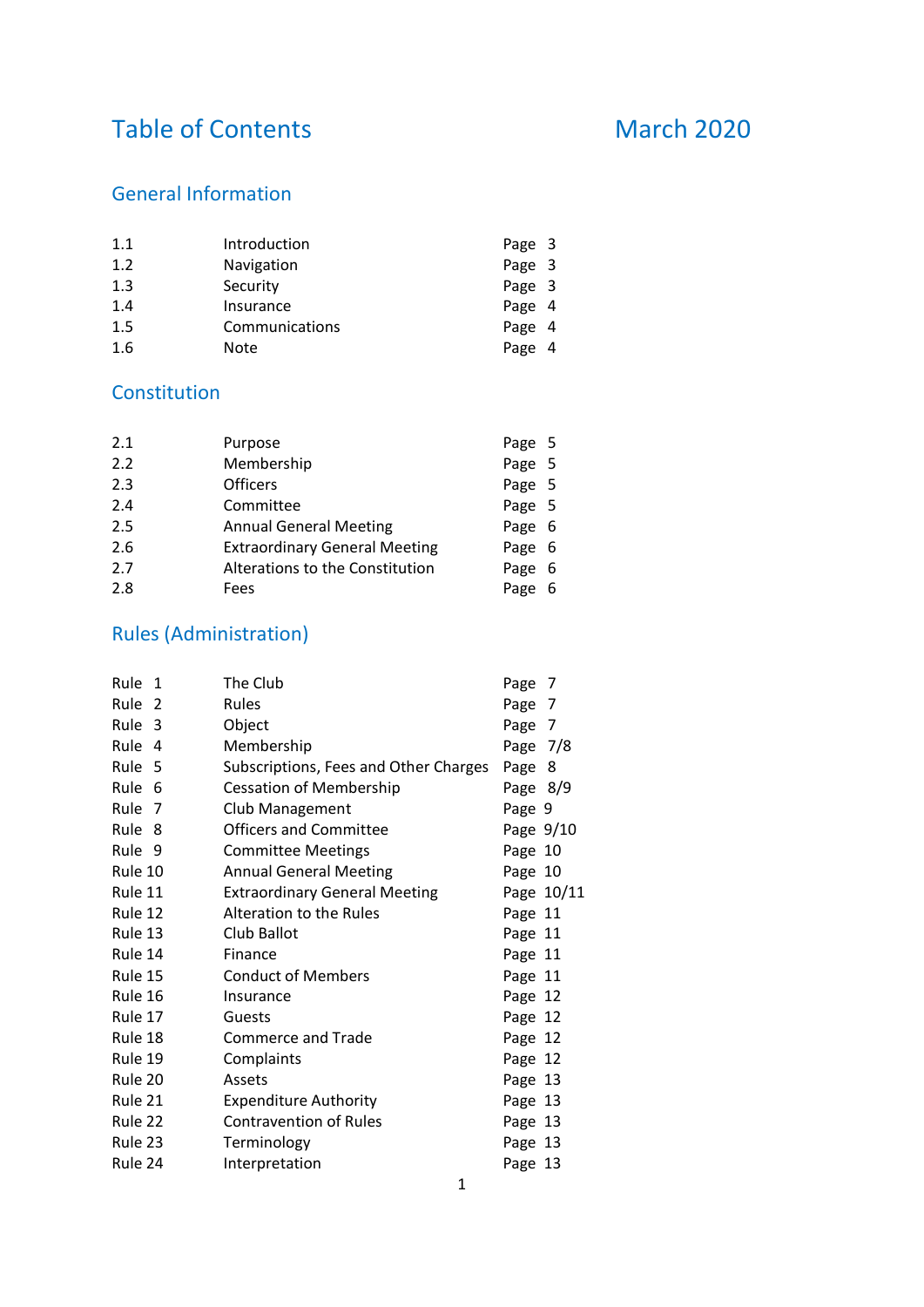| Rule 25 | Security          | Page 13/14 |
|---------|-------------------|------------|
| Rule 26 | Health and Safety | Page 14    |

# Rules (Facilities)

| Rule A | General                        |         | Page 14/15 |
|--------|--------------------------------|---------|------------|
| Rule B | <b>Clubhouse and Toilets</b>   | Page 15 |            |
| Rule C | <b>Boathouse</b>               | Page 15 |            |
| Rule D | Pound and Winter Hard-standing |         | Page 15/16 |
| Rule E | Pontoons                       |         | Page 16/17 |
| Rule F | Jetty, Quay and Slipway        | Page 17 |            |
| Rule G | <b>Sailing Dinghies</b>        | Page 17 |            |
| Rule H | Rowing Dinghy                  | Page 18 |            |
| Rule 1 | Workboat & Block lifter        | Page 18 |            |
| Rule J | Moorings                       |         | Page 18/19 |
| Rule K | <b>Tractors</b>                | Page 19 |            |
| Rule L | Creek                          | Page 19 |            |
| Rule M | Racing                         | Page 20 |            |
| Rule N | <b>Utilities</b>               | Page 20 |            |
| Rule O | Car Parking                    | Page 20 |            |
|        |                                |         |            |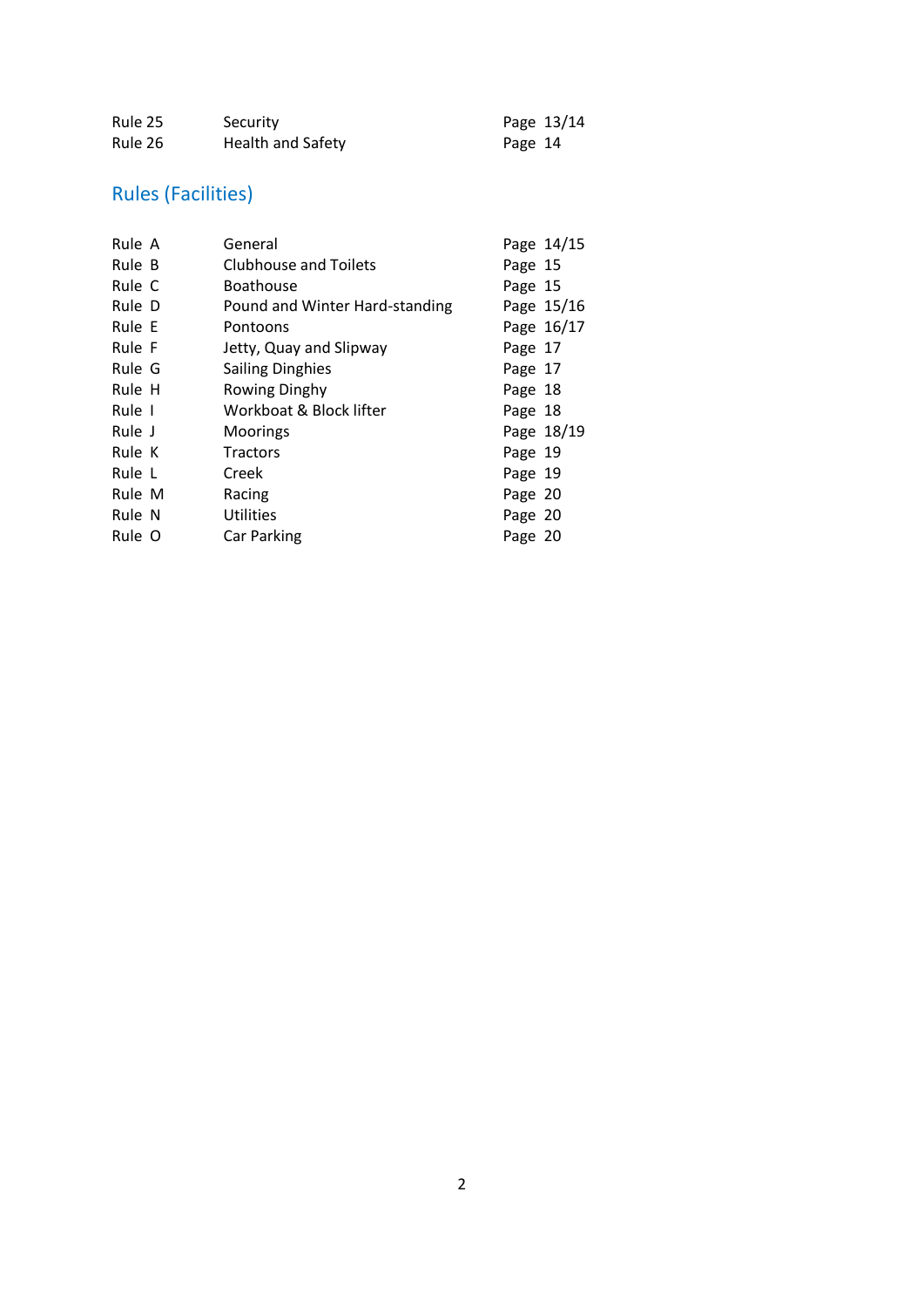# GENERAL INFORMATION

#### **1.1 Introduction**

Ashlett Sailing Club Limited (ASCL ) has its facilities at Ashlett Creek. The Club has a lease on the Creek from Esso Petroleum Company Limited and the management of the Creek is the responsibility of the Sailing Club Committee.

The original club, ASC, was formed in 1948. In 1951 it changed to the ESSO Sailing Club with the aim of providing a local facility for employees of ESSO and for people living in the area. Originally a dinghy sailing club, it has grown to be a sailing and motor cruising club with dinghy and kayaking sections. In 2017 the Club became independent as a limited company.

Ashlett Creek dries out at low tide so moorings are limited to craft capable of taking the ground. Moorings for vessels exceeding 4 feet draught are very limited. ASCL has a specific way of determining LOA to calculate fees, as it includes all projections at the bow and stern.

The Club facilities include: clubhouse, boathouse, tractor garage, boat pound, slipway, jetty and pontoons. A Club rowing dinghy, sailing dinghies and workboats are available for use by Club members. The Club is a member of the RYA and the Southampton Water Sailing Association. Through the latter the Club is invited to participate in racing events.

Social events are organised during the year including our annual regatta.

In order to keep the costs down the Club relies on members to help in the maintenance of the facilities and, if possible, in the construction of new facilities.

Work parties are held as and when required.

Moorings in the creek are limited in number. There is usually a waiting list for moorings and for spaces in the boat house and compound.

Moorings, Space in the boathouse and boat pound are allocated to members on application to the Board members responsible. If all available moorings and spaces are taken up, a waiting list will be prepared and spaces allocated in order of application.

Membership does not guarantee a mooring or a space in the boathouse or pound.

It is recognised that on occasions some members take friends with them in their boats, or lend their boats to friends, and in so doing admit their friends to Club premises. This is acceptable to the Club as long as they have not been expelled or refused membership and subject to the conditions contained in the General Rules.

#### **1.2 Navigation**

The intensity of commercial shipping and leisure boating in Southampton Water and the Solent is such that members are strongly advised to familiarise themselves with, and to comply with, the byelaws of the Port of Southampton and regulations of any other authority having jurisdiction over navigation in the area. Members are recommended to keep clear of the shipping fairways as far as possible and be particularly careful to comply with any special regulations relating to those areas where large ships are restricted by their draft and their need to maintain steerage speed. These is a chart displayed in the Clubhouse or it can be found on the VTS website – Yachtsman's Guide. All vessels over 150 metres length overall (LOA) whilst navigating in the Precautionary Area have a Moving Prohibited Zone around them of 1 000 metres ahead and 100 metres either side of the vessel.

#### **1.3 Security**

Vehicle access to the Club premises is via a gate, which must always be left locked. Keys for this gate are obtainable only through the Sailing Club on payment of a deposit. They are of a type that cannot be copied. Because this gate gives access to its land ESSO Petroleum Company Limited require fully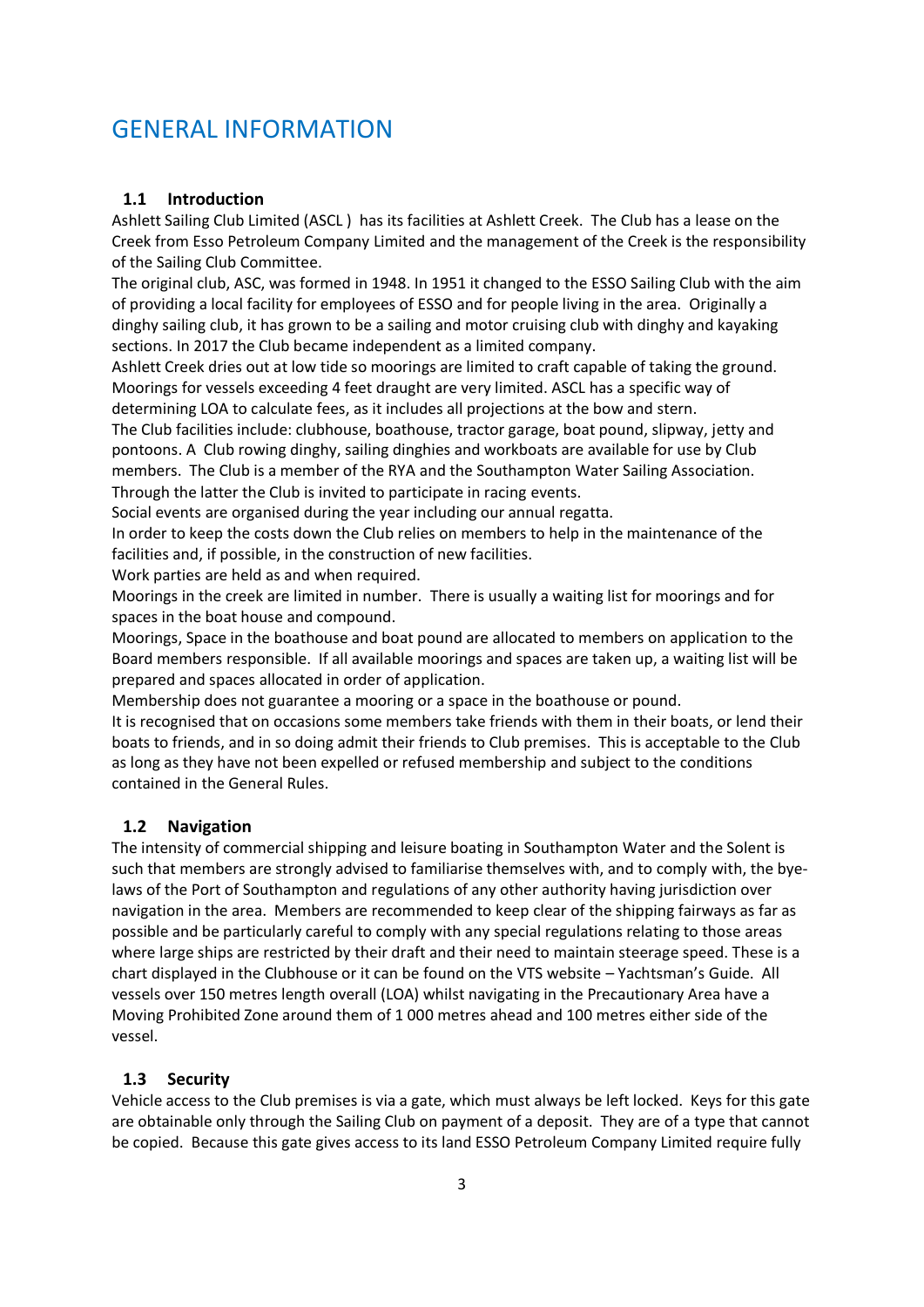controlled access at all times. It is also in members' interest, for the protection of their own property, that unauthorised vehicles should be excluded.

#### **1.4 Insurance**

It is a condition of membership that all boats brought onto Club premises, or moored, or used by members in the Creek must be insured at all times for third-party risks up to a minimum of £3 000 000.

#### **1.5 Communications**

Correspondence may be addressed to: The Company Secretary, Ashlett Sailing Club Ltd Ashlett Creek, Fawley, Southampton. SO45 1DT

There is a telephone in the Clubhouse. The number is 023 8089 1764. Response to incoming calls is dependent on the availability of a nearby member and the time it takes him, to go to the Clubhouse.

#### **1.6 Note**

The statements in this General Information are to provide an outline description of the Club and some of the obligations of membership but they do not have any formal status. Please refer to the Constitution and the Club's General Rules for further details.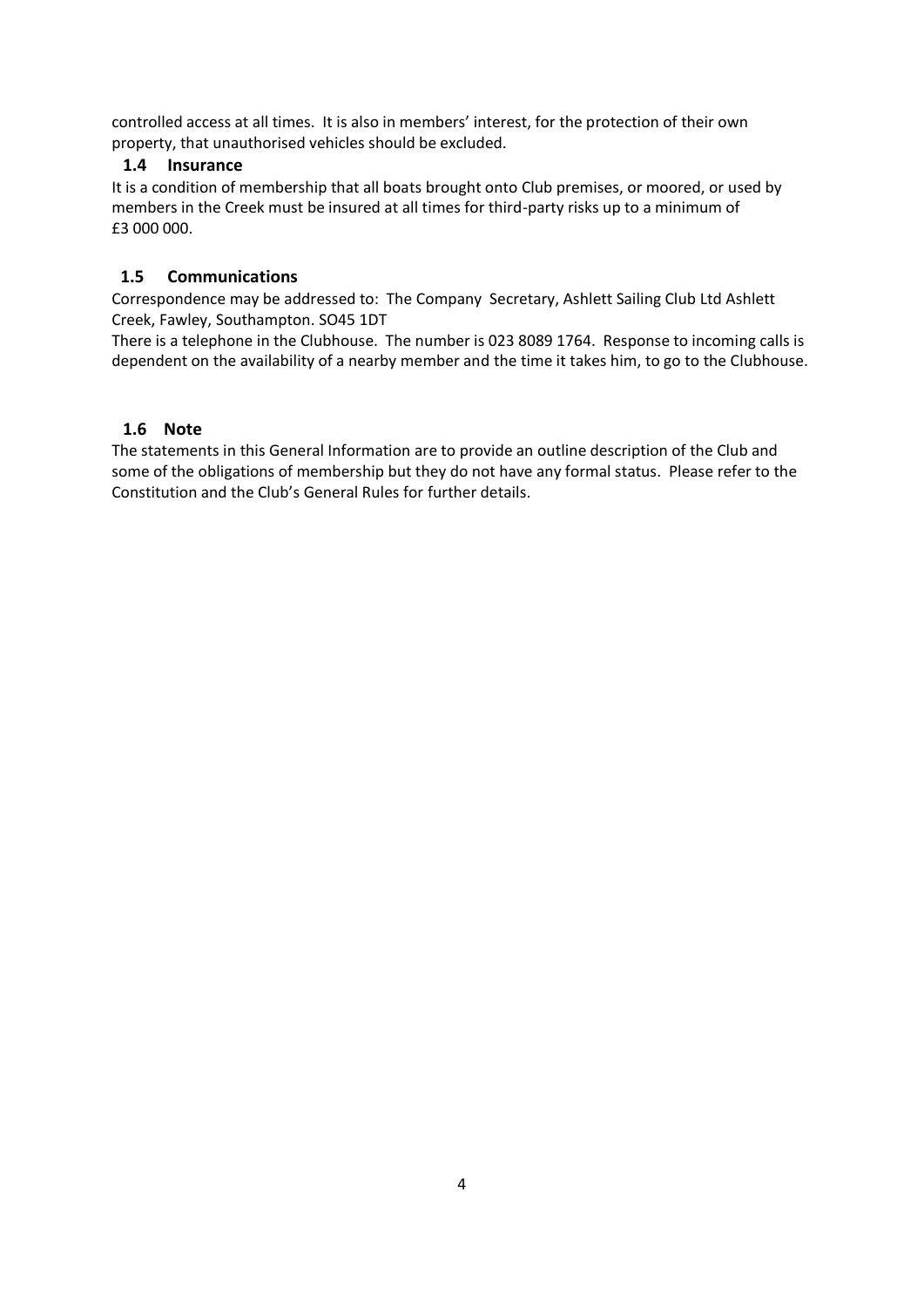# **CONSTITUTION**

The Club shall be known as the Ashlett Sailing Club Limited (the Club).

#### 2.1 Purpose

The purpose of the Club is to further sailing, cruising and associated water sports in all their aspects and to preserve the natural amenities and environmental aspects of Ashlett Creek.

# 2.2 Membership

Membership shall be open to all without discrimination.

No person shall become a member of the Club unless:-

a. that person has completed an application for membership in a form approved by the Committee,

b. that person has accepted the objectives and agreed to abide by the Rules of the Club, and c. the Committee has approved the application.

The Committee reserves the right to refuse membership provided they have sufficient reason to do so.

The Club is a company limited by guarantee and members of the Club are also members of the Company. Liability is limited to £1, being the amount that each member undertakes to contribute to the assets of the company in the event of its being wound up while he is a member or within one year after he ceased to be a member.

# 2.3 Officers (Directors)

The Officers of the Club shall consist of the following:

Commodore (chairman) Company Secretary Treasurer

Officers (Directors) must hold full membership.

#### 2.4 Committee

Committee members must be Members, Senior Members or Family Student Members of ASCL. The Committee shall consist of all the Officers of the Club and nine Ordinary Members. A quorum for the full Committee shall be 6.

Committee meetings shall generally be held at least once a month.

The Committee shall be empowered to make such decisions as it sees fit on behalf of the Club, provided that these do not conflict with the Constitution of the Ashlett Sailing Club Ltd. All decisions shall be made in accordance with the votes of the majority of the Committee Members present. The Chairman of the meeting shall have a casting vote in addition to his normal vote. The Committee shall have the power to co-opt further, non-voting, members and to form subcommittees. The Club Committee also serves as the board of the company. The Duties of the Officers and Board Members:

- i) **Commodore** the Commodore shall take the chair at Committee meetings, the Annual General Meeting and Extraordinary General Meetings.
- ii) **Company Secretary**  the Company secretary shall be responsible for summoning Committee meetings, the Annual General Meeting and Extraordinary General Meetings. He shall also be responsible for publishing the agendas and keeping the minutes of all such meetings. He shall publish a copy of the minutes of every Committee meeting, once approved, on the Club notice board and shall arrange for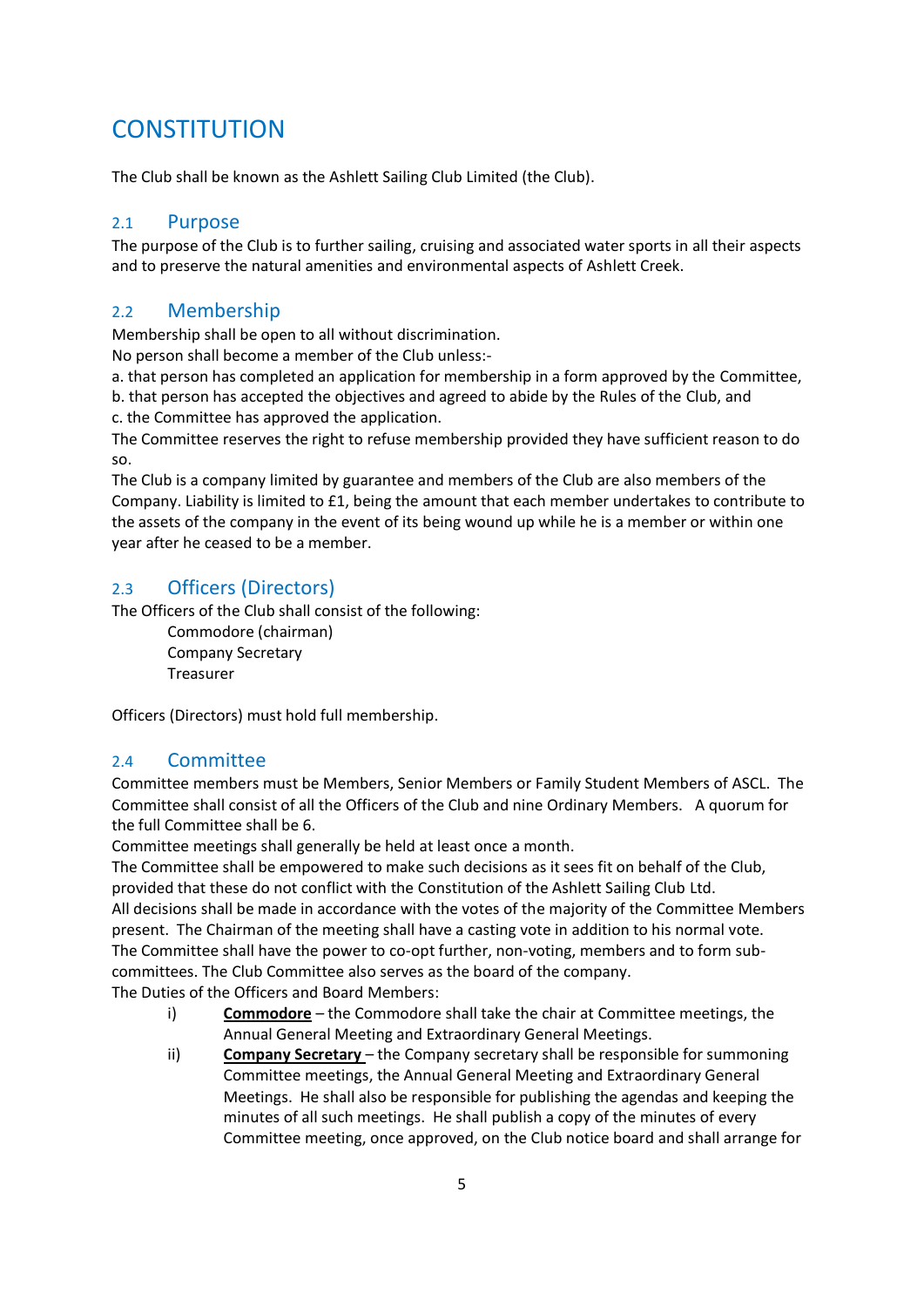a copy to be posted on the Club web site.

He shall ensure that the Club Constitution and Rules are kept up to date.

- iii) **Finance Director** the Finance Director shall keep the Club accounts and present a financial statement to the Annual General Meeting of the Club. He shall have the accounts independently inspected and make the books available to members at the AGM.
- iv) **Ordinary Committee Members** nine ordinary Committee Members shall undertake such duties as the Board may require; one shall be Vice-Commodore.
- v) Flag Officers and Board Members shall be elected for a maximum of three years and then cannot stand for re-election to any committee (board) position for 1 year.

### 2.5 Annual General Meeting

The ASCL Annual General Meeting of the Club shall be held on a Saturday or Sunday after December  $31<sup>st</sup>$ , and before April 1<sup>st</sup>, the beginning of the Membership Year, preferably as early in the New Year as is convenient. At the AGM the Annual Reports and the Financial Statement of the Club shall be presented and the Directors of the Club for the following twelve months shall be elected. The Quorum for the Annual General Meeting shall be 20% of the ASCL voting members, as defined in Rule 4 and as determined by the register of members, including the Directors. Notice of an AGM shall be given to members at least 4 weeks in advance and proposals to be

considered at an AGM must be sent in writing to the Company Secretary by at least 2 weeks before the AGM.

# 2.6 Extraordinary General Meeting

An Extraordinary General Meeting may be called at any time at the request of the Committee or at least 15 voting members of the Club. The request shall be in writing to the Company Secretary giving details of the business to be discussed. These details together with the names of the members who requested the EGM shall be circulated to all voting members of the Club by at least one week before the date set for the EGM. The Company Secretary is responsible for arranging the meeting. An EGM must be held no later than 21 days after the request has been received.

A quorum for an EGM shall be 20%of the voting members as defined in Rule 4 and as determined by the Register of Members including the Directors. Discussion shall be limited to the business requested.

If the attendance for an EGM should not amount to a quorum, the proposed business shall be postponed until the following AGM unless the Board decides to reconvene the EGM.

# 2.7 Alterations to the Constitution

Alterations to the ASCL Constitution shall be made only at an Annual General Meeting or at an Extraordinary General Meeting. The agreement of two thirds of the ASCL voting members present is necessary to alter the Constitution. Proposals to alter the ASCL Constitution must be made in writing to the ASCL Company Secretary at least two weeks before an ASCL AGM. Proposals shall be proposed and seconded by ASCL voting members before submission.

#### 2.8 Fees

There shall be an annual Club Membership fee for the Membership Year, which runs from April 1<sup>st</sup> to March 31<sup>st</sup> and such other fees as the Board decide.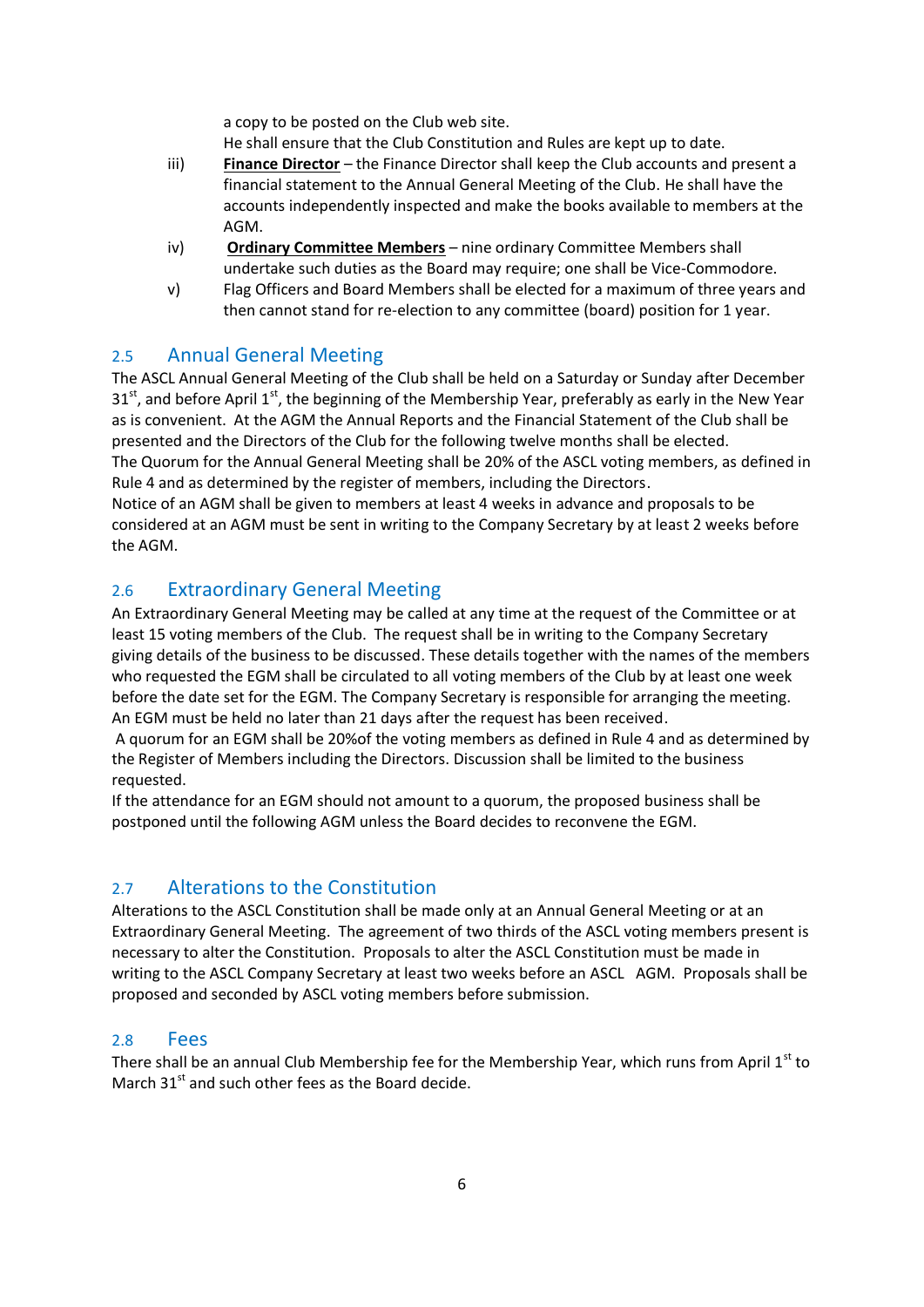# Rules

## Part 1 – Administration

#### Rule 1 The Club

The Club shall be known as the Ashlett Sailing Club Limited ("the Club")

# Rule 2 Rules

As determined by the Board and in accordance with the covenants of the Property Lease. In the event of any conflict between the Club Constitution and these General Rules the statements in the Constitution shall prevail. The provisions of Rule 12 shall govern alterations to the General Rules.

### Rule 3 Object

The object of the Club shall be to further sailing and boating in all their aspects consistent with the preservation of the natural amenities of Ashlett Creek.

# Rule 4 Membership

Membership is open to anyone over the age of 18 and shall be divided into the following categories. There will be no joining fee for members changing category of membership.

**Single Member** – Member must be present when family members visit the club. One vote.

**Family Members** – Two adults and their children under 18 may all use the club facilities independently. They are eligible for a discount of 20% off the full membership fee for two adults. Both adults are eligible to vote.

**Student Members** – Members over the age of eighteen who are in full time education or full time unpaid training are eligible for a discount of 1/3 of the full membership fee. Proof of eligibility will be required. These members will have full membership and voting rights.

**Senior Members** – Senior membership is open to members aged 70 and over who have at least 10 years continuous membership with the Club or ASC. They are eligible for a discount of 20% off the single membership fee.

**Senior Family Members** – A couple where at least one member is eligible for Senior Membership will be eligible for a further 20% reduction. Both members may vote.

**Offshore Member** – A member in any of the above categories who does not pay for a mooring, pound space or winter hard standing but keeps a boat elsewhere shall pay visitors fees when bringing his boat to the creek.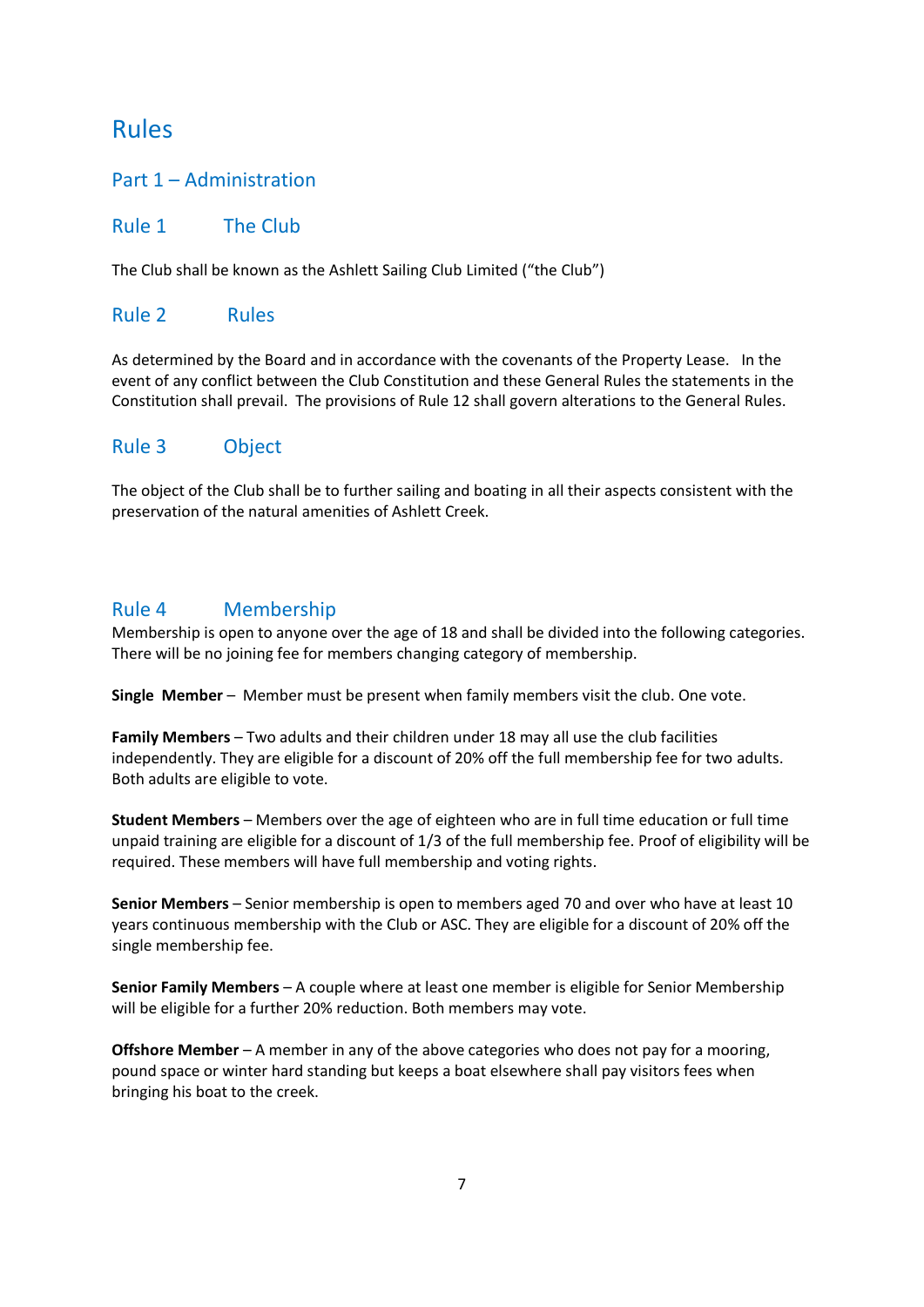**Social Membership** - is open to those who are not actively engaging in any water sport at the Club. They must not have any craft or equipment in the Creek or on Club premises. They do not have voting rights. Fees will be 50% of Single Membership.

**Life Membership** – Senior Members who qualify for Social Membership may be offered Life Membership. Life membership is free but has no voting rights.

**Probationary Membership** – Newly enrolled members of the club will serve a period of one year as a probationary member and do not have voting rights. During this period they will be expected to demonstrate interest and support for the activities of the Club. Full membership will be confirmed following review by the Committee, at the end of the period.

# Rule 5 Subscriptions, Fees and Other Charges

Annual Membership Subscriptions for the year, fees for moorings, winter hard standing, mast crane, tractor, club trailers, boathouse and compound spaces shall be set by the Board. The Committee shall have the right to make additional charges for optional functions and facilities that may be arranged from time to time.

A non-refundable entry fee is required on joining the Club. The fee is set by the Committee. Annual subscriptions become due on entry and on  $1<sup>st</sup>$  April each year thereafter. Membership renewal forms will be found on the web site or by request to the Membership Secretary. The prime responsibility for renewal of membership shall rest with each member.

Members joining or taking a mooring, pound or boathouse space during the year shall be entitled to the following discounts to the annual fees:

- $\bullet$  Starting April to August full fee.
- Starting September to December 50% of full fee.
- Starting January March included with following year.

# Rule 6 Cessation of Membership

Members of any category shall cease to be members in any of the following circumstances:

- a. **Non-payment of Subscription** Non-payment of subscription or appropriate fees within 14 days of due date or, in the case of annual membership renewals, 14 days after 1st April. Any person whose membership has ceased for this reason shall not be accepted again as a member unless he has paid all arrears due at the time of his earlier membership.
- b. **Expulsion**  A member may be expelled from the Club if he has, in the opinion of the Board, committed a serious infringement of the rules. The Committee will follow the published Club Disciplinary Procedure before making its final decision.
- **c. Resignation**  A member wishing to resign from the Club is requested to inform the Company Secretary. Cessation of membership shall include cessation of all rights to moorings or rights to store boats or equipment on Club premises so all property must be removed forthwith and all Club keys in his possession must be returned.
- d. **Temporary Cessation of Membership.** A member may leave the Club for a period by giving prior notice to the Committee, e.g. working abroad or on an extended cruise and rejoin without paying the joining fee.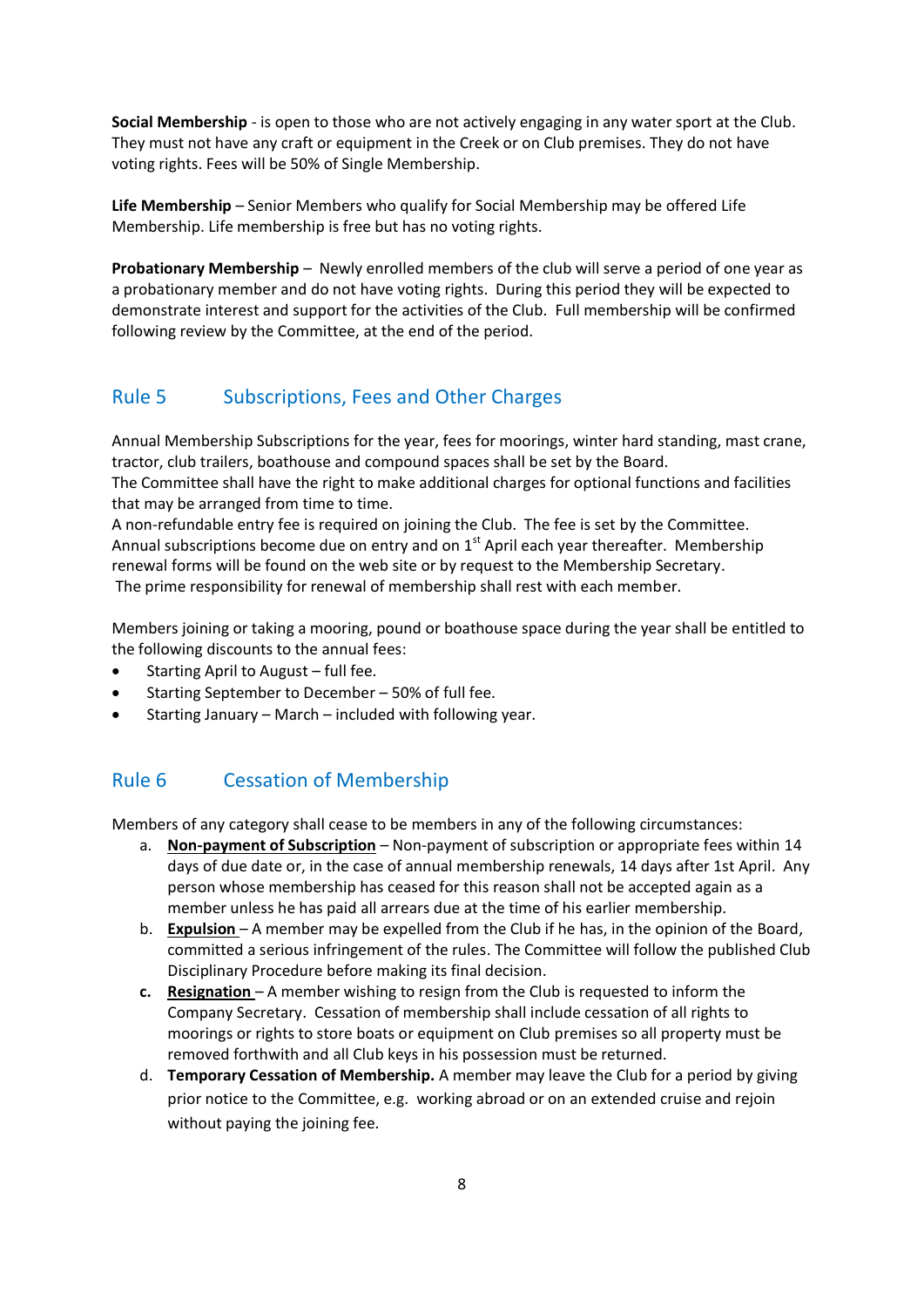The Committee may, at its discretion, agree to the re-admission of a person whose membership was terminated because of late payment of fees, provided he has paid all fees due for the time since his earlier membership

Cessation shall not entitle the refund of any portion of the annual subscription or other payments (except the deposit on return of the security key) unless in exceptional circumstances and with the approval of the Committee.

### Rule 7 Club Management

The management of the Club shall be vested in the Committee whose decisions in all matters affecting the Club shall be final.

#### Rule 8 Committee Members (Directors of the Board)

The responsibility for implementing the decisions of the Committee lies with the Flag Officers. The Officers of the Club shall consist of the following: Commodore (Chairman), Company Secretary, and Treasurer.

Election of members of the Committee shall be at an AGM or EGM. A notice and nomination form shall be posted on the Club notice board as soon as the AGM or EGM is announced. Voting members may indicate their willingness to stand for election and must be proposed and seconded by full members who shall propose or second only two nominations. Members standing for election may propose or second two other nominees and must have been a full member for one year.

**Commodore** – The Chairman (Commodore) shall take the chair at Board Meetings, Annual General Meetings and Extraordinary Meetings. The Commodore shall take the Annual General Meeting as the concluding duty of his year of office and the Chairman elected at the meeting shall commence duties from the close of the meeting.

**Company Secretary** – – The Company Secretary shall be responsible for summoning Committee meetings, Annual General Meetings and Extraordinary General Meetings. He shall also be responsible for publishing the agenda, keeping the minutes of all Club meetings and dealing with incoming and outgoing correspondence. He shall publish copies of minutes of meetings on the Clubhouse notice board and shall file copies of minutes in the Clubhouse. He shall ensure that the Club Constitution and Rules are kept up to date. He shall also make the correct returns to Companies House.

**Treasurer**– The Treasurer shall be responsible for the internal control system, reporting to the Board each month and keep all the Club accounts and shall present a financial statement at the AGM. He shall provide the Company Secretary with the information necessary to make the annual return to Company House.

**Ordinary Committee Members** – The Committee shall be comprised of the Chairman, Company Secretary, Treasurer and nine Ordinary Committee Members. The Ordinary Committee Members shall be full members and undertake such duties as the Committee may require including Membership Secretary and Mooring Secretary.

The Board shall have the power to co-opt further non-voting members.

**Membership Secretary** – The Membership Secretary shall maintain an up to date list of members of all categories. He shall receive applications for membership and process these as appropriate. He shall issue membership renewal application forms by whatever means appropriate including online,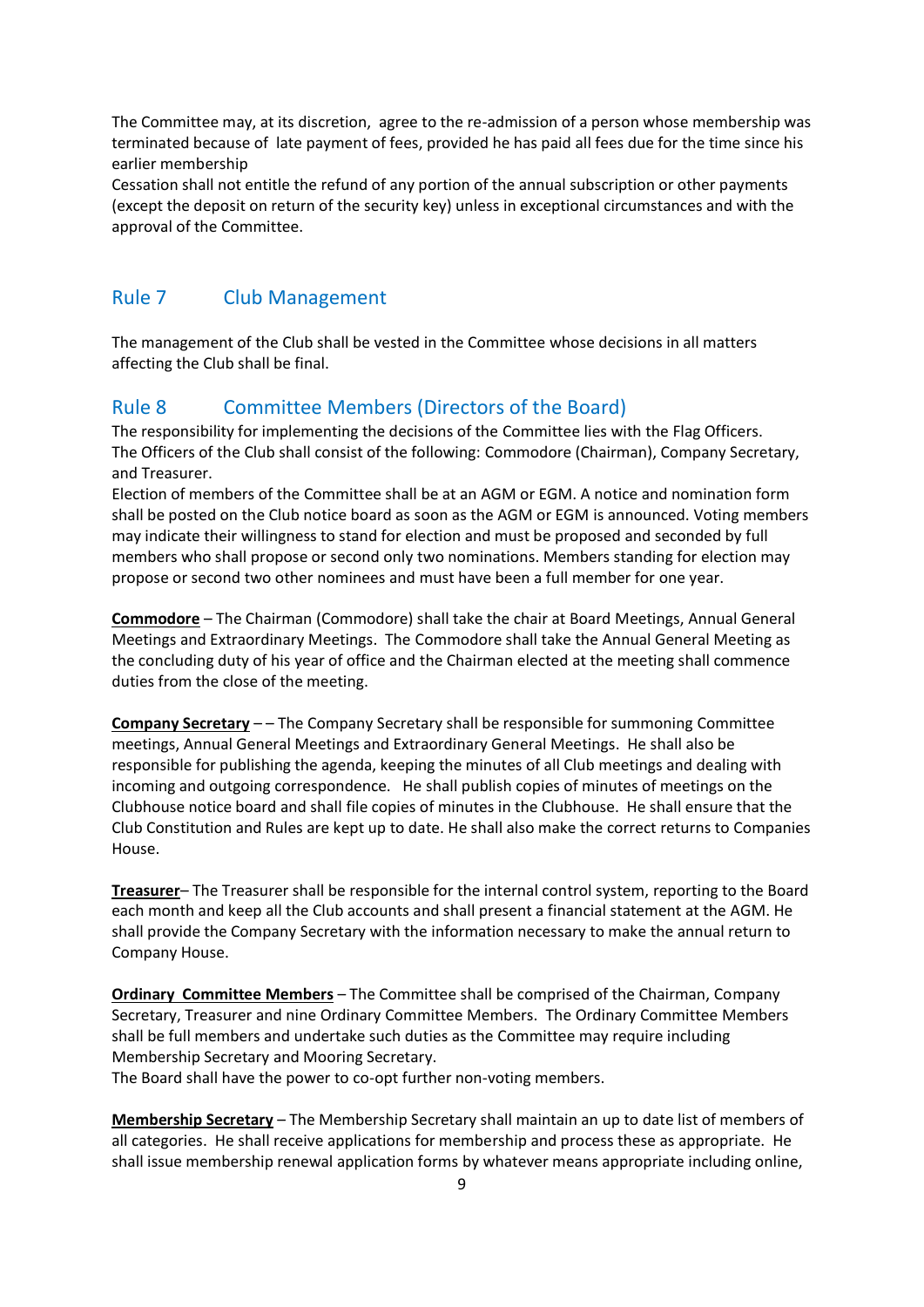four weeks prior to the date on which subscriptions become due. With these he shall issue application forms for moorings, winter storage and for space in the boathouse and pound. Upon return of these forms, he shall issue membership cards to members, update the list of members and pass the subscriptions and fees to the Treasurer. He shall also issue Club security keys. Revised lists of members shall be distributed as follows: one to each of the Officers and others as deemed necessary by the Committee.

**Vice- Commodore** – The Vice- Commodore, who must be a Committee Member, shall be appointed by the other members of the Committee and shall hold office until the next Annual General Meeting. He shall deputise for the Commodore on such occasions as the Committee is unable to be present. The Vice- Committee is not, by virtue of his election, an Officer of the Club.

**Rear-Commodore** – The Club may choose to reward a member for services to the Club by electing him to the position of Rear-Commodore. This is an honorary position and if he is not an elected Committee member he may attend Committee meetings but shall not have a vote. The Rear-Commodore shall hold office until the next AGM. Members may suggest to the Board, in advance of the AGM, candidates who should be considered for election to Rear-Commodore. The Board should then recommend their nominated individual, at the AGM, for appointment.

### Rule 9 Committee Meetings

Committee meetings shall generally be held at least once a month and the Committee shall be notified at least seven days prior to the date of the next meeting. At Committee meetings six members shall form a quorum. All decisions of the Committee are to be made in accordance with the votes of the majority of the members present. The Commodore, or in his absence the Vice-Commodore, shall have a casting vote in addition to his normal vote.

#### Rule 10 Annual General Meeting

The Annual General Meeting of the Club shall be held as early in the New Year as is convenient. At the ASCL AGM the minutes of the previous ASCL AGM and any intervening ASCL EGM, the Annual Report and the Financial Statement of the ASCL shall be presented and the Officers and Board of the Club for the next season shall be elected. The quorum for an Annual General Meeting shall be 20% of the full members as defined in Rule 4 and as determined by the register of members and including the directors. Notice of an AGM shall be given to members at least 4 weeks in advance and proposals to be considered at an AGM must be sent in writing to the Company Secretary by at least 2 weeks before the AGM.

If the attendance of an AGM should not amount to a quorum within 30 minutes of the published start time, the meeting shall be reconvened within a month or as soon as possible thereafter.

#### Rule 11 Extraordinary General Meeting

An Extraordinary General Meeting may be called at any time at the request of the Committee or at least 15 members of the club. The request must be in writing to the Company Secretary giving details of the business to be discussed. These details together with the names of the members who requested the EGM shall be circulated to all voting members of the Club by at least one week before the date set for the EGM. The Company Secretary shall be responsible for arranging the meeting.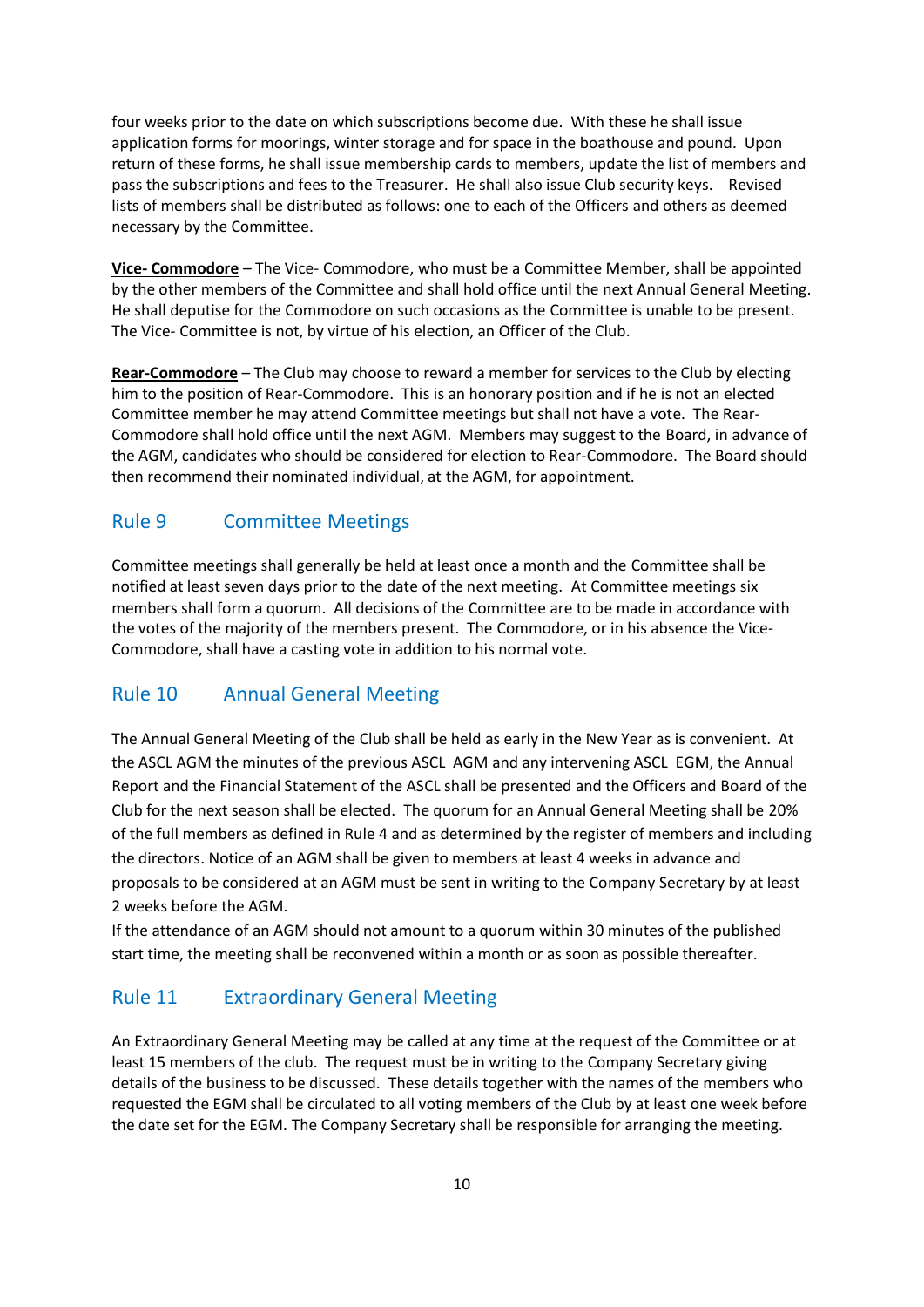An EGM must be held no later than 21 days after the request has been received by the Company Secretary and a quorum for an EGM shall be 20% of the members, as defined in Rule 4 and as determined by the register of members and including the directors. If the attendance for an EGM should not amount to a quorum within 30 minutes of the published start time, the proposed business shall be postponed until the following AGM unless the Board decides to reconvene the EGM.

### Rule 12 Alteration of the Rules

The Rules will remain in force unless or until amended by a properly constituted vote at an AGM or EGM.

Voting Members may propose changes for consideration to the AGM but these must be submitted in writing to the Company Secretary at least two weeks before the date of the meeting. Proposals shall be proposed and seconded by voting members before submission and require the agreement of two-thirds of ASCL voting members present at the AGM.

Any resultant changes will be notified to all members as soon as practical.

#### Rule 13 Finance

Club funds shall be held in a banking account opened in the name of the Ashlett Sailing Club Ltd. Funds not required for immediate use and security key deposits shall be lodged in an interest bearing Building Society or other equally secure account approved by the Committee and the interest from this account may be spent on Club facilities

The Treasurer may, at his discretion, arrange for advance funds to be issued to Committee Members to cover foreseen expenditure. In such event the Committee Members concerned shall be personally responsible for the custody of these funds and shall promptly render properly substantiated statements of all expenses to the Treasurer.

The Committee shall meet at least two weeks before the Annual General Meeting to review the Annual Statement of Accounts. The Financial Year of the Club shall commence 1<sup>st</sup> January and end 31<sup>st</sup> December.

The Club accounts shall be inspected by an independent person approved by the Committee but preferably not a Committee member.

#### Rule 14 Conduct of Members

Members shall ensure that, whilst on Club premises or when participating in Club activities, they conduct themselves in a manner that will not give offence to other members or the general public or prejudice the enjoyment of the Club facilities by other members or visitors. They shall take care not to damage or abuse Club property or the property of other members.

Committee members shall have the authority to order any member offending under this rule to leave the Club premises immediately. Such a member shall have no right of re-entry, except to attend to the safety and security of his boat and then only with the authority of a Committee member, until summoned to meet the Committee.

#### Rule 15 Insurance

All members who store, launch, moor or use their boats or sailboards at the Club facilities or in Ashlett Creek or participate in Club races or other Club events must have third party insurance cover of £3 million minimum. Members may at any time be asked to produce evidence of their insurance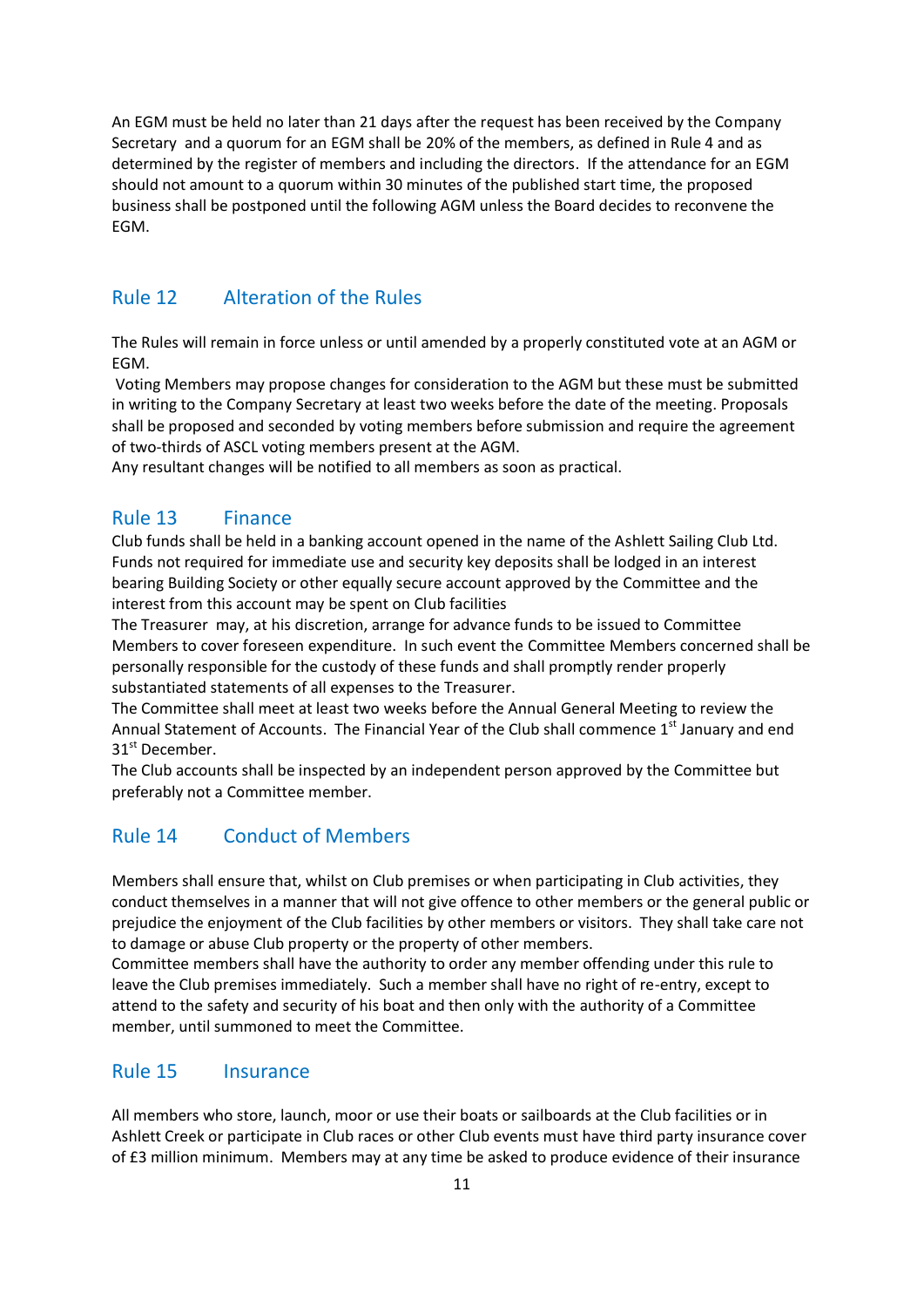and any member found not to have cover as defined above shall be liable to expulsion from the Club.

#### Rule 16 Guests

Members may invite guests as long as they have not been refused membership or expelled or suspended, to accompany them when visiting the Club premises. This is permissible provided the host member accepts responsibility for the proper behaviour of his guests. The Club shall not be responsible for any injury to the guests or loss or damage to their property and the host member shall accept liability for any damage to the Club premises or the property of other members caused by his guests.

If a member wishes to lend their boat to a friend who is not a Club member and that friend would need to enter the Club premises for access to the boat, the member concerned must first obtain the permission of a Committee member. He shall give the friend a note bearing the signature of the Committee member who gave the permission and the dates to which it applies. This facility shall be limited to a total of four occasions per year per member.

The member lending the boat shall be responsible for the proper behaviour of the friend. Members shall not permit others to have command of their boat whilst in Ashlett Creek unless the third party insurance of their boat is valid for these circumstances.

### Rule17 Use of the Club Premises for Commerce or Trade

Members may not use the club premises or facilities for personal profit by hiring out their boats or taking passengers for gain. Neither shall they use the club premises as a place for carrying out a trade or profession or for storage of materials, tools or equipment in connection therewith. It is nevertheless recognised that members may require professional or specifically skilled services to be performed on or in connection with their boats at the Club premises. In such cases the Club permits members to employ such services and to arrange for the delivery of the necessary materials and equipment to carry out a specific task.

Any member who engages a person or company to carry out work at the Club premises shall accompany them at all times and be responsible for any resulting damage to property of the Club or that of Club members or for injury to persons and for the removal of any dirt or rubbish left after the work. In no circumstances shall the Club be liable for loss or injury suffered or caused by the person or company employed on Club premises by a member.

A member engaging others shall draw their attention to all relevant Club rules and shall be as liable for the consequences of any breach as if they had contravened a rule themselves.

#### Rule 18 Complaints

All complaints must be made in writing to the Company Secretary who shall submit them to the Committee for consideration. The Committee's decision regarding any complaints shall be final.

#### Rule 19 Assets

Subject to the adequacy of Club funds the Committee may purchase such assets as in its opinion will be to the benefit of the club. The Committee shall have the authority to sell or otherwise dispose of any Club assets subject to the sale price being reasonably representative of its value. However, no asset that has been partly or wholly provided by Exxon Chemical Ltd. shall be sold or otherwise disposed of.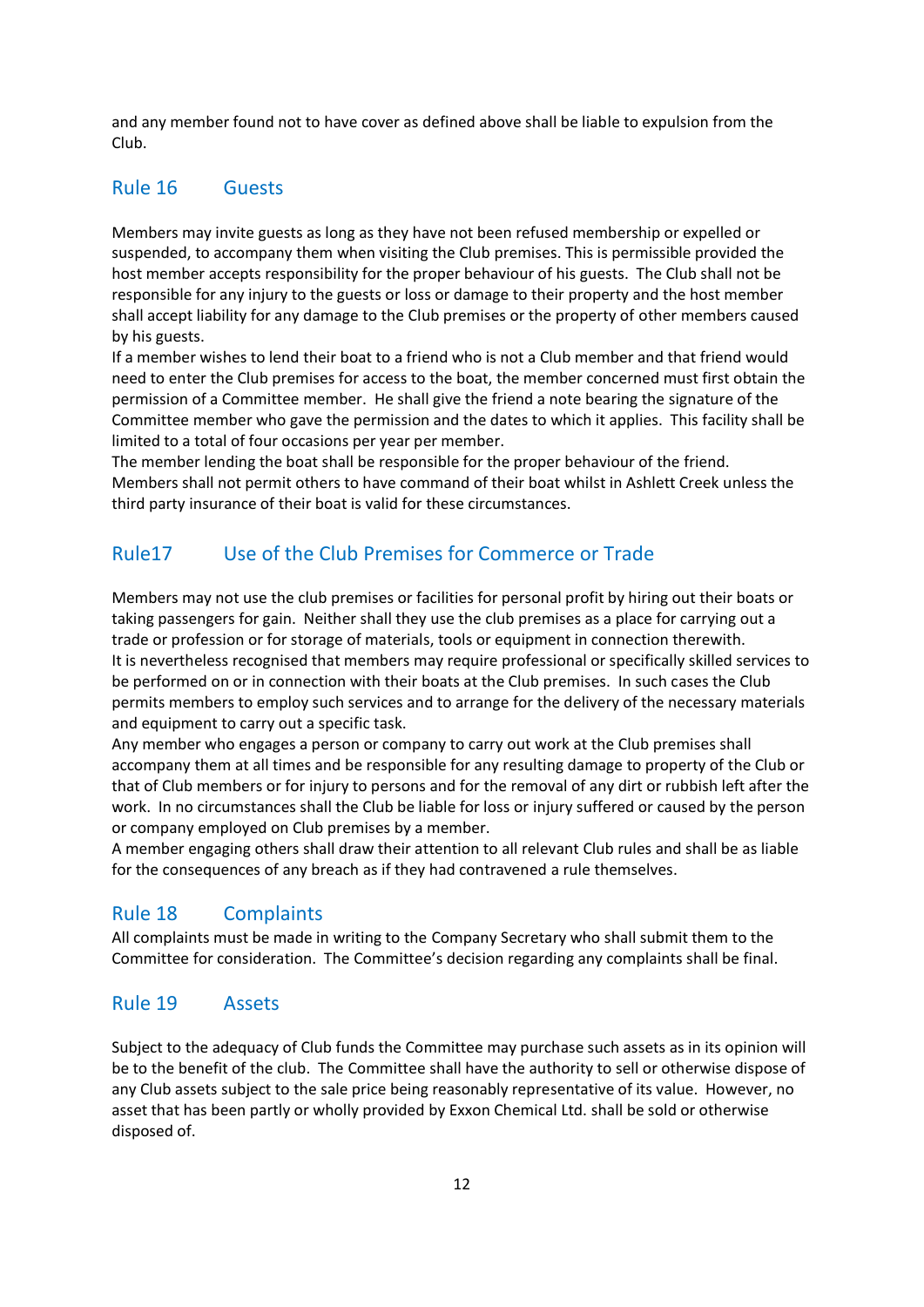# Rule 20 Expenditure Authority

Authority to order goods or services to be paid by the Club, or to make payments in expectation of reimbursement by the Club, shall be limited to Committee members. No Committee member shall make any commitments on behalf of the Club by ordering goods or services exceeding £200 without first obtaining the approval of four other Committee members, including two Officers. Commitment or expenditure exceeding £500 shall require the approval of six of the Committee including two Officers.

# Rule 21 Contraventions of Rules

Any member failing to comply with these rules shall, depending of the decision of the Board, be subject to:

- a. A reprimand by the Committee;
- b. Such other sanctions as the Committee shall think fit including downgrading or withdrawal of moorings or on-shore rights.
- c. Suspension and/or
- d. Expulsion from the Club.

Members may refer to the Club's Published Disciplinary Proceedure.

# Rule 22 Terminology

The use of the male pronoun in these rules shall be interpreted to include the female. 'Voting Member' means Single, Family, Student or Senior Member.

# Rule 23 Interpretations

In the event of a dispute regarding the interpretation of these rules the decision of the Committee shall be final.

# Rule 24 Security

Members, on leaving the Club premises, must set the alarm system or inform another Member on the site that the alarm has been left in a disarmed condition.

Members shall ensure they have left none of their property in a position where the public can use the same to gain access to the Club premises or other Members' boats. Leaving dinghies alongside the south bank moorings and pontoons is unacceptable.

The Gate at the entrance to the Club grounds must be kept locked at all times. Knowing a fellow Member is leaving or arriving after the Member is not a reason for leaving the gate unlocked. In such circumstances do not leave the gate unattended until the fellow Member has arrived at the area. Outboards in the compound must be fitted with an alarmed padlock.

# Rule 25 Health and Safety

The Committee is responsible for ensuring that the club has a Health and Safety policy which:

- a. Specifies the safety responsibilities of the club and its Committee members;
- b. Maintains written risk assessments of appropriate hazards;
- c. Ensures that safe working practices are communicated to the membership;
- d. Ensures that adequate safety and maintenance records are maintained.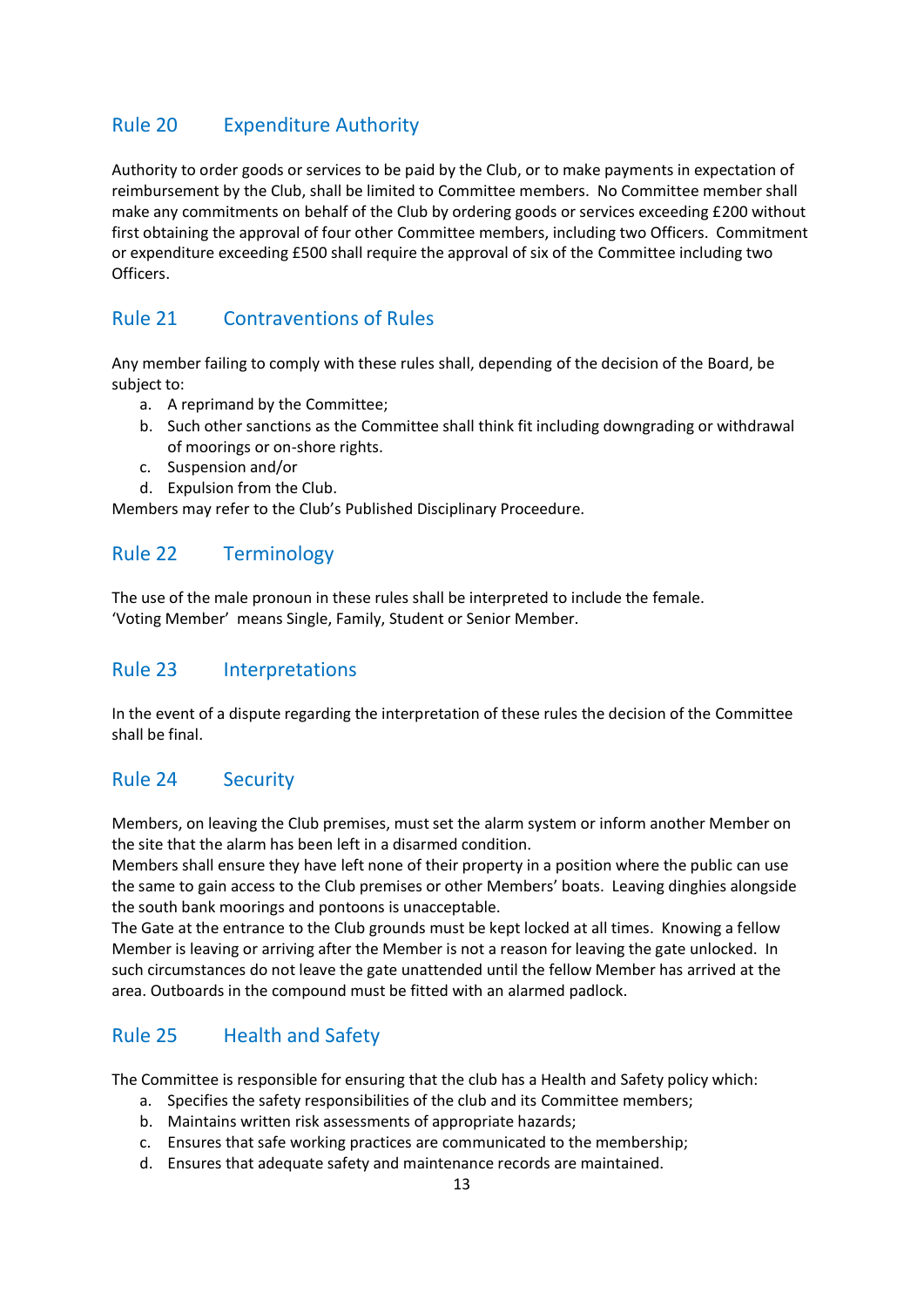The safety policy and written safety procedures which have been reviewed and approved by the Committee and communicated to the membership by all practical means shall be considered to be rules of the club.

#### Part 2 – Facilities

#### Rule A General

- 1. Liability for any loss or damage to members' property left of the Club premises or moorings is not the responsibility of the Club and, in addition to the mandatory insurance requirements of Rule 15, Members are advised to carry insurance for loss or damage to their own property.
- *2.* Members' attention is particularly drawn to the requirements regarding security. The gate that provides access to the Club also gives access to other property of ESSO Petroleum Company Limited and must always be left locked. The keys for this gate, which cannot be copied without the Club's authority, are available to Members on payment of a £50 deposit. Each Key is numbered and registered to its holder's name. Members must ensure that, before leaving, they check that all areas are locked and the burglar alarms covering the Clubhouse and Boathouse are set, unless it is obvious that others are using them.
- *3.* No member shall deface or damage any notice board, building or other property belonging to the Club.
- *4.* Any member seeing another member's boat or property being abused or damaged shall take reasonable steps to identify the culprit and shall promptly report any such incident to a Committee member.
- *5.* Any damage caused by children shall be the liability of the adults in charge of them.
- *6.* Members shall not borrow property of others without prior permission.
- *7.* Throwing stones, or other missiles, on Club premises or in the Creek is forbidden.
- *8.* All rubbish must be removed from the Club or placed in the skip.
- *9.* The footpath along the south bank and in front of the Clubhouse is a public right of way and a six foot wide passage must be kept clear of obstructions.
- 10. The maximum length of a boat eligible to use the facilities should be 34 feet overall, this includes all fixed projections and extensions including equipment in its normal stowed position. The only exception to this is for any craft from ABP, Hampshire Police, Charity Organisations such as RNLI etc. and invited boats from other Sailing Clubs visiting the club, which may use the jetty and/or pontoons.
- 11. A vessel granted dispensation under the ASC rules shall be granted the same dispensation by ASCL. All vessels that complied with ASCL rules at the time of being granted a mooring, storage space or use of the facilities shall retain the right to use a mooring, storage space or use of the facilities provided those particular vessels remain under the same ownership and subject to Rules D & J.
- 12. Boats and equipment stored on Club premises, or on Club moorings, may, if necessary, be moved by, or with the authority of, the appropriate Committee member. If it becomes necessary to move a boat, or equipment, without first informing the owner, the appropriate Committee member shall take reasonable steps to inform the owner of the boat, or the equipment, where it has been moved to and why it was necessary to move it.
- 13. Members are allowed only one boat at any time on the premises i.e. in the Creek or ashore, in addition to one of the following:- tender; inflatable; sailing dinghy; kayak or canoe or similar craft. The Board may use its discretion in special circumstances. An overlap may be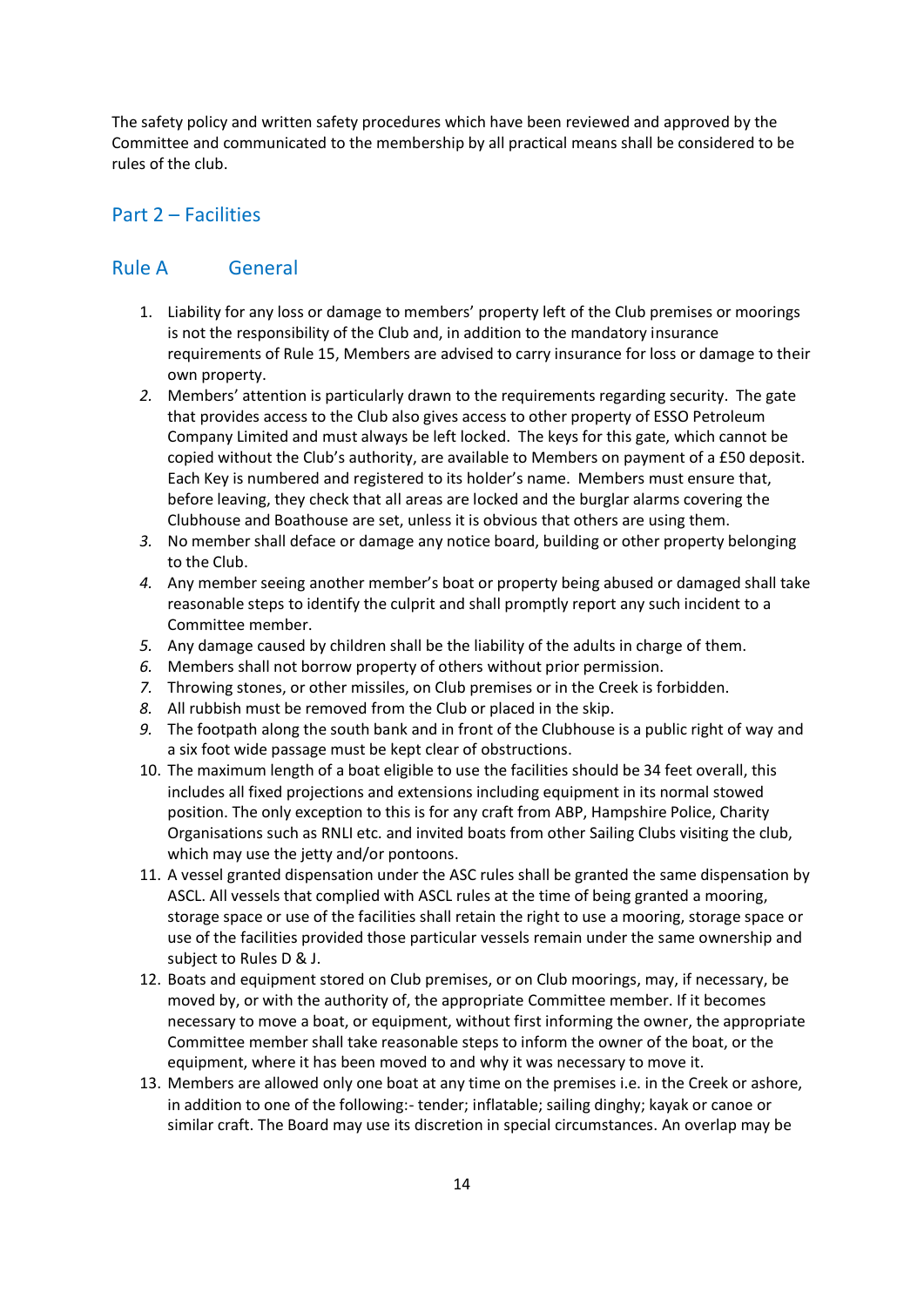allowed for the sale of one boat and the purchase of another at the discretion of the Committee but permission must be received in advance and the overlap period agreed.

14. The length of all boats in the Club will be verified by the Board.

# Rule B Clubhouse and Toilets

- 1. Proper care shall be taken to avoid damage to the carpet and furniture by wet, or dirty, footwear or clothing.
- 2. Cutlery and china must be washed and dried after use and stored in its proper place.
- 3. Money contributions for the use of tea, coffee, sugar, etc., is to be left in the cash box.
- 4. The last Member to leave shall check that the lights, hot water boiler and wall heaters are turned off and shall lock up all doors and gates.
- 5. Members shall leave all hand basins, showers and other facilities in a clean and proper condition for use.

# Rule C Boathouse

- 1. The purpose of the Boathouse is for the storage of inflatable and wooden tenders, canoes and Club boats and, in the winter months, the storage of a limited number of wooden dinghies and masts. An area of the Boathouse will also be designated as a space to be used to work on boats and equipment that needs to be done under cover. This space MUST be booked in advance by agreement, in writing, with the Boathouse Member.
- 2. Vessels, craft and associated equipment not in regular use, nor being actively worked upon, will be restricted to a maximum of twelve months storage within the Boathouse after which they must be removed from the Club premises. Exceptionally the Boathouse Master may grant an extension to this period, but this extension must be obtained in writing. Before using the Boathouse, permission to do so must be obtained and the appropriate fee paid.
- 3. All stored equipment must be clearly identified by a boat's name or the name of the owner.
- 4. Inflatable boats shall be kept fully inflated so as not to interfere with access to adjacent storage racks.
- 5. Members are responsible for keeping the area occupied by their craft clean and tidy.
- 6. Motor cycles, motor scooters, engines, fuel tanks, fuel cans, paint, thinners or any other flammable substances shall NOT be stored in the Boathouse.

# Rule D Pound and Winter Hard-standing

- 1. The use of these facilities requires prior permission and payment of the appropriate fee. Priority will be given to mooring holders.
- 2. Boats, trailers launching trolley and any detached equipment must be clearly identified by showing the boat or owner's name.
- 3. Trailers or launching trolleys must not be used if their condition is such as could endanger people or property.
- 4. Particular care is necessary to ensure that all boats are safely supported against possible storm damage and members should consider the removal of masts to minimise this risk.
- 5. Members shall use only the space allotted to them and, in the case of boats stored in the pound, shall move their boats to other positions if requested to do so by the Committee member responsible for the pound.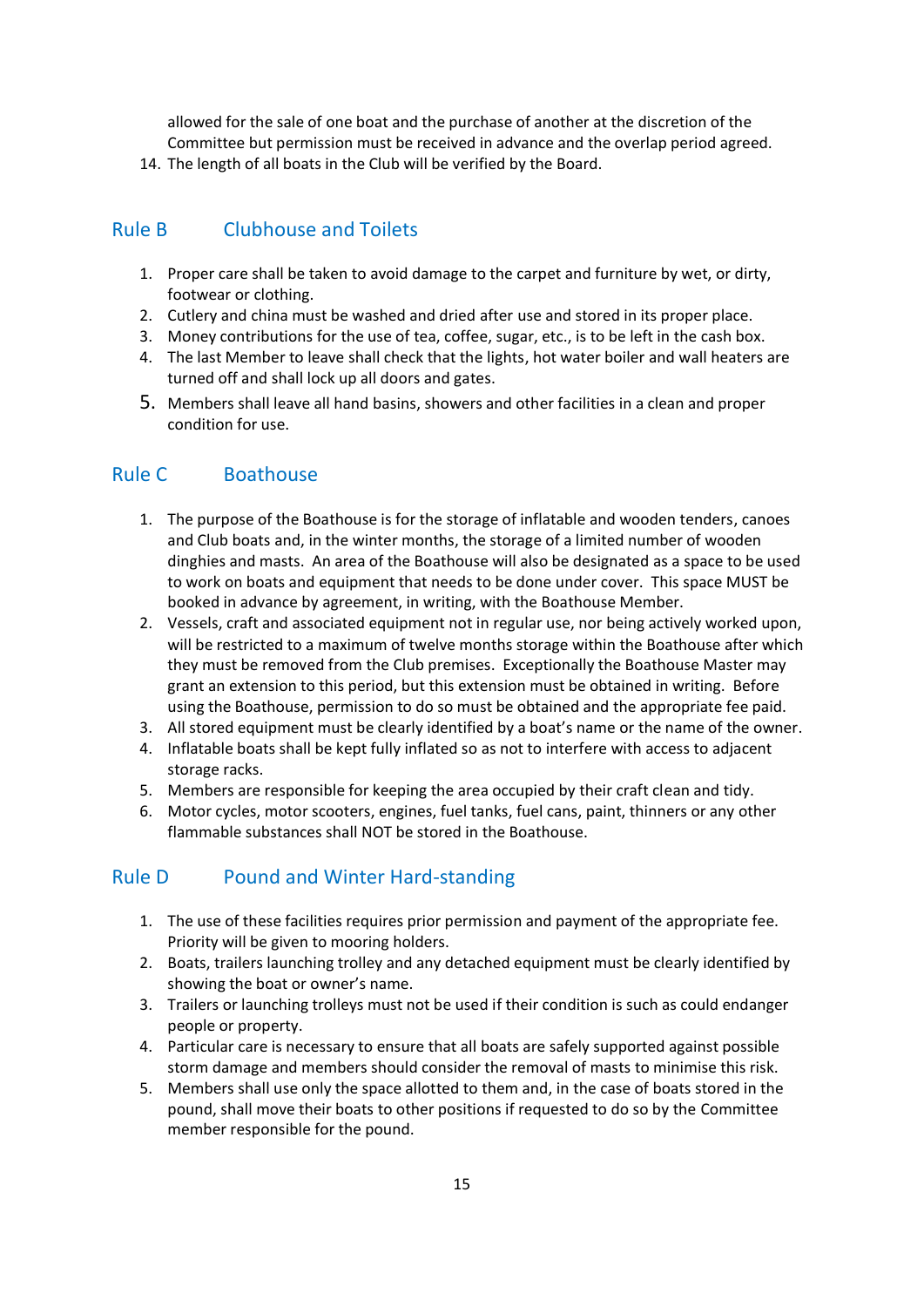- 6. Cradles, props and sleepers shall be cleared away and neatly stored after lift-in and any ground disturbances shall be restored to normal.
- 7. Members must remove from the Club any boat or equipment that either has reached the end of its useful life or is considered by the Board to be unsightly or a hazard.
- 8. The Committee may dispose of any unidentified property which has apparently been abandoned. A notice of disposal, identifying the property, shall be displayed on the Club notice board for four weeks. After that time the Committee shall be empowered to dispose of the property subject to the prevailing legal requirements.
- 9. All persons allocated a space in either the Pound or Winter Hard-standing areas shall at all times maintain that area in a clean and tidy state free from all debris, scrap, rubbish, brambles, long grass, etc. Sleepers, cradles, etc., may not be stacked against the Pound fences but must be marked with the owner's name and stacked in a safe and tidy manner in an area designated by the Pound master. Failure to comply with the above requirements will be regarded as a contravention of the Rules as designated in Rule 22, with the ultimate sanction of expulsion from the Club.
- 10. All trailers and trolleys must be maintained in a safe and operable condition. Failure to comply with this is likely to lead to the owner being required by the Committee to remove the item from the Club premises or it may be removed by the Committee at the owner's risk and expense.
- 11. Vessels, craft and associated equipment not in regular use or being actively worked upon will be restricted to a maximum of 12 months storage within the Pound, after which they must be removed from the Club premises. Exceptionally the Pound master may grant an extension to this period but this extension must be obtained in writing.
- 12. Boats stored in the compound that have permanently fitted outboard motors are required to fit an alarm. Boats whose owners choose not to comply with this requirement may only be stored outside the fenced central compound and then only with the agreement of the Committee.

# Rule E Pontoons

- 1. Except as detailed below, members' boats may be berthed on either side of the pontoon for a maximum of 5 consecutive days but members' boats must leave the pontoon with no return within 3 consecutive days when their total consecutive days spent on any part of the pontoon exceeds the limit for the berth they are on.
- 2. The first berth (furthest from the shore) on the western (creek) side of the pontoon is designated as a loading/unloading berth and must only be used for short periods. Members must not leave boats unattended while they are afloat on this berth. However as this is the most accessible berth on a falling tide boats arriving late on the tide may stay over one low tide but must move on the next practical tide.
- 3. Rafting is allowed up to three boats width except for the first two berths on each side where it is limited to two boats width in order to maintain good access. In all cases members must always move their boats along the pontoon to make use of the shallowest berth possible and must raft in order to maximise the availability of deep water berths. Members must ensure that they are not stranded at the pontoon by neap tides.
- 4. Boats must be moved at the Pontoon master's discretion in order to maximise available space.
- 5. Members who have specific need to use the pontoon for more than 5 days in total may be granted permission by the Pontoon master or his nominated deputy. Permission for an extended stay must be recorded in the Long Stay Log Book which is kept in the Clubhouse and a designated notice must be displayed on the boat.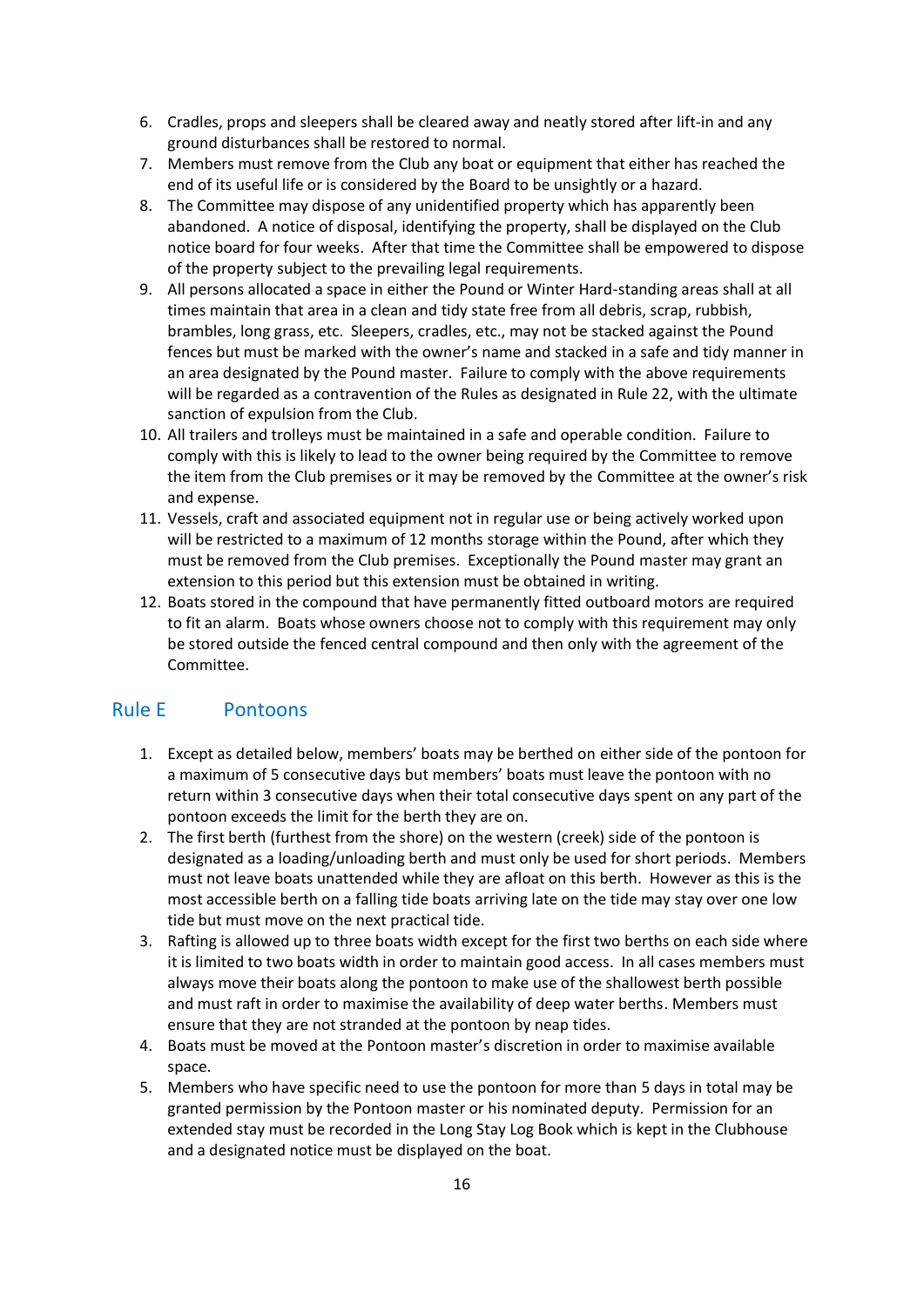6. Members who fail to comply with the above rules will be liable to a charge equivalent to the Visitors Fee per day for excess days and where such a charge is levied it must be paid before membership can be renewed.

# Rule F Jetty, Quay and Slipway

- 1. The eastern side of the jetty is for short-term berthing of boats for up to three days unless an extension has been granted by a Committee Member and is subject to a 15 minute limit at the section allocated for water supply.
- 2. Recognising that quay occupancy precludes the use of the crane by other Members, no Member shall berth his boat at the quay for more than one day without the agreement of a Committee Member.
- 3. In addition to the launching and recovery of boats, the slipway may be used for short-term maintenance jobs such as scrubbing and anti-fouling. No boat may occupy the slip for more than one day without the agreement of a Committee Member.
- 4. Members wishing to use the slip for scrubbing, maintenance, launching or recovery of cruisers must make a reservation beforehand on a list on the Club notice board.
- 5. When using the jetty, quay or slipway Members must take care that their boats are not stranded by neap tides and shall abide by the Slipway Etiquette code displayed in the Boathouse.
- 6. A fee set by the Committee is payable for the use of the mast crane.

# Rule G Sailing Dinghies

- 1. The Club sailing dinghies are available free of charge, for use by Members competent to sail them in the prevailing weather conditions and having the knowledge of the rules for rights of way at sea. They may also be used by Members who are competent dinghy sailors for giving instruction to others. However any Member making such use of a Club dinghy does so on the understanding that they accept full responsibility for their own and their companion's safety.
- 2. With the exception of organised events at other venues at which the Club is being officially represented the range of the sailing dinghies shall be limited to the south west of the fairway between the ESSO Marine Terminal and Calshot Spit. They shall not be taken out of Ashlett Creek for more than eight hours at any one time.
- 3. All persons aboard a Club sailing dinghy shall continuously wear life jackets or buoyancy aids.
- 4. On completion of use the sailing dinghy shall be returned to the boathouse leaving it and its equipment clean and tidy. Any defect found or damage incurred during use must be promptly reported to a Committee Member.
- 5. Any reservation system organised by the Committee shall be strictly observed.

#### Rule H Rowing Dinghy

- 1. The Club rowing dinghy is for access to boats on moorings, inspection of moorings and incidental associated use. It is not to be used outside the Creek and being for use by Members in general it shall not be used for extended periods when others may wish to have it.
- 2. Proper care of the dinghy, oars and outboard shall be exercised at all times. Any damage or defects shall be reported to a Committee Member, preferably the Bosun.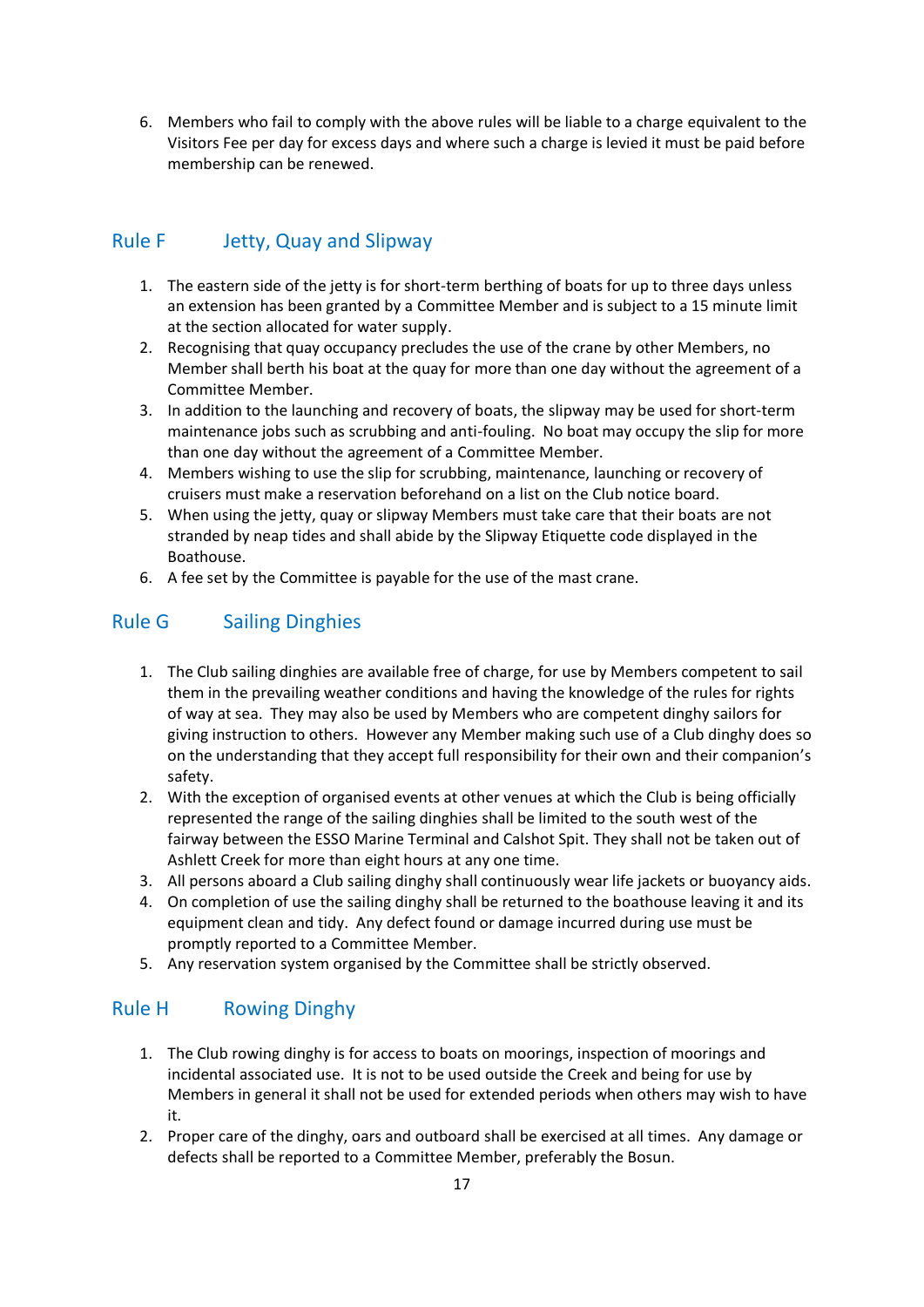- 3. After use the dinghy shall be cleaned and replaced in the boathouse on its trolley.
- 4. All persons aboard the club rowing dinghy shall continuously wear life jackets or buoyancy aids.

# Rule I Workboats and Block Lifter

- 1. The workboats and Block lifter are for the use of Members, providing they can safely handle them and have received appropriate training.
- 2. The workboats may not be taken out of the Creek without the prior permission of a Committee Member.
- 3. After use the workboat must be returned to its mooring, left in a clean and tidy condition with the canvas cover properly replaced. The Block Lifter must be returned, in a clean and tidy condition, to the Boathouse.
- 4. All persons aboard a club workboat or the block lifter shall continuously wear life jackets or buoyancy aids.

### Rule J Moorings

- 1. Members wishing to have a mooring must apply to the mooring secretary who has the authority to allocate moorings. Moorings will be allocated at the mooring secretary's discretion based on the following considerations:
	- a. The past allocation history;
	- b. The length and draft of the boat that the mooring is required for;
	- c. The availability of a suitable mooring;
	- d. How long the applicant has been a member of the club;
	- e. Whether the applicant has complied with all the club rules;
	- f. When the applicant made his request for the mooring;
	- g. Whether the applicant's boat is suitable to use the mooring.

The allocation of south bank moorings will be reviewed and agreed by the Committee, with additional considerations such as the health of the applicant.

If the member fails to use the mooring that they have been allocated then the mooring may be re-allocated to another member in the following season.

- 2. Mooring fees shall be due and payable before commencement of tenure and thereafter with the annual subscription.
- 3. The maximum length of a boat eligible for a mooring shall be 34 feet overall.
- 4. Moorings shall be allocated annually to members for specific boats which must be their personal property and may not be used for other boats without the prior agreement of the Moorings Secretary.
- 5. The following applies to boats in multiple ownership:
	- a. Each part-owner shall be a member of the Club.
	- b. Each mooring shall be allocated in the name of ONE of the owners.
	- c. The insurance policy must name all part-owners and the valid certificate must be shown if so requested by a Member of the Committee.
	- d. Should there be a change in the composition of the syndicate or should a sole owner sell or give a part share to another member the mooring application must be resubmitted and will be reviewed by the Committee.
- 6. When a mooring is allocated to a member it shall be the responsibility of that member to inspect the mooring and ground tackle to ensure that it is safe for his boat. To the extent that it is deficient in any way it shall be the mooring holder's responsibility to carry out the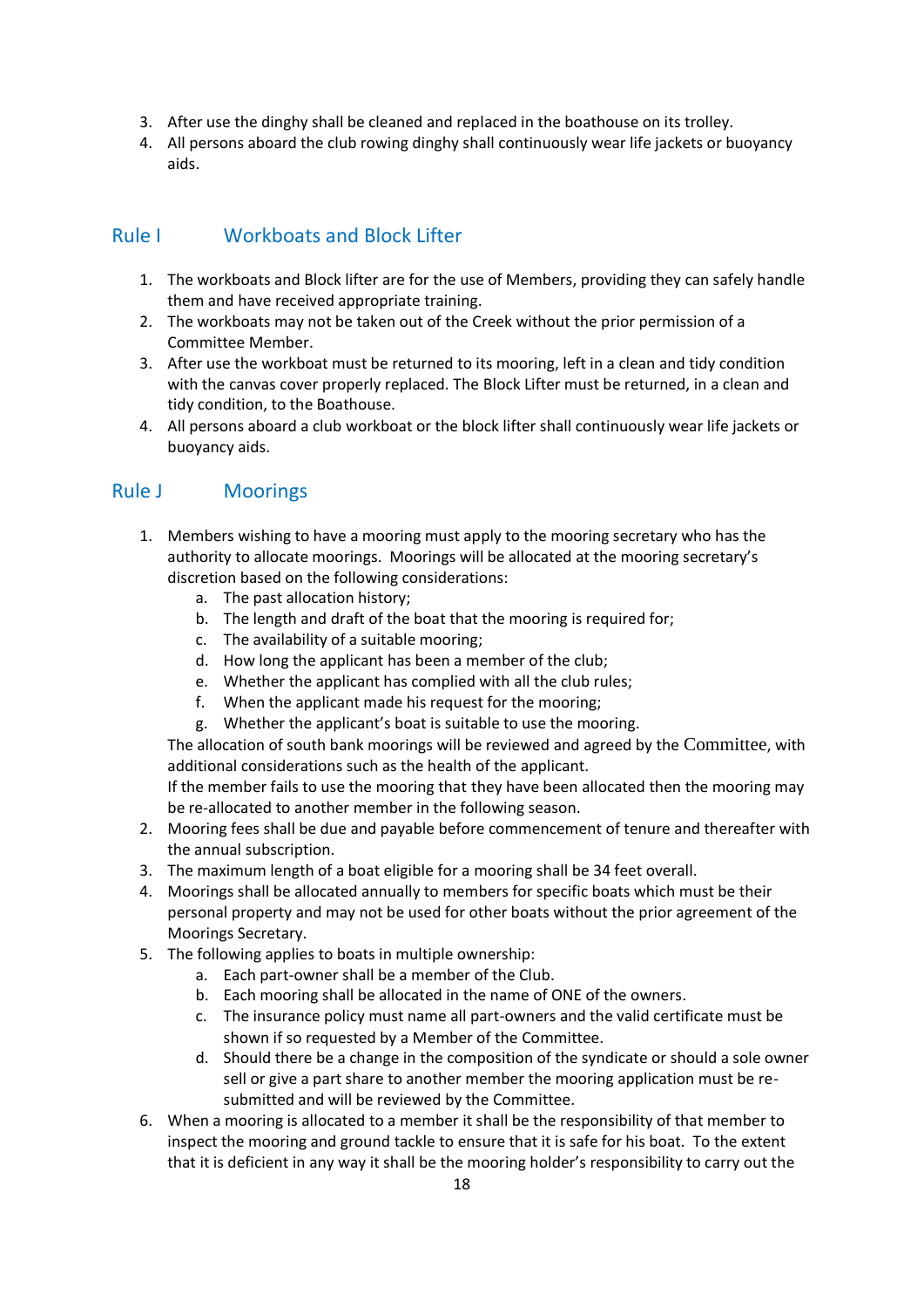necessary remedial work or replacement. Thereafter the responsibility for maintenance of the mooring remains with the holder for the remainder of his tenure.

- 7. Tenure of a mooring does not imply ownership. Members may not transfer, sell or let their moorings.
- 8. New moorings may be established only with the consent of the Committee and then only if laid down to the Committee's specification. Permission to lay a new mooring may be withdrawn if not acted upon within a reasonable time.
- 9. All moorings must be kept legibly numbered and any trot-lines must have floats at frequent intervals.
- 10. No mooring shall be moved without the permission of the Mooring Secretary.
- 11. Boats on moorings must have their names displayed in a prominent position.
- 12. Pontoons or staging may be installed at bank-side moorings. They shall be permitted only on an annual basis and must be removed from the Creek if in the opinion of the Committee they have become a hazard or their appearance is unacceptable.
- 13. Extended periods of non-use of a mooring (i.e. more than two weeks) must be notified to the Moorings Secretary in writing who may then re-allocate the mooring on a temporary basis. This does not apply to Members going on cruises from which they might wish to make an unplanned return.
- 14. Any Member allocated a mooring on a temporary basis uses it at his own risk. They must ensure that the mooring is adequate for the purpose and that it is left in the same state as found.
- 15. Upon the death of a mooring holder the widow, or widower, or live in partner may retain the mooring provided that he becomes a Member of the Club and has paid all the appropriate fees.
- 16. The Committee reserves the right to rescind the allocation of a mooring if it becomes evident that a boat on it is being rarely used.
- 17. The Committee shall have the right to transfer moorings if necessary.
- 18. There is a mooring outside the Creek that members may use but the Club can accept no liability from any failure of the mooring.

#### Rule K Tractors

1. The tractors are available for use by Club members for moving, launching and recovering boats and for maintenance or project work at the Club. Their use is limited to those Members who are holders of full motor vehicle driving licenses and who are authorised by the Committee to drive and use them.

A fee set by the Committee is payable for the use of the tractor.

#### Rule L Creek

- 1. No Member shall wilfully damage, interfere with or make fast to any navigation marks in Ashlett Creek and any Member accidentally damaging a mark shall report the same to a Committee Member as soon as possible.
- 2. Members shall not exceed the speed limits displayed in the Creek and shall navigate their boats in such a manner and at such a speed as not to endanger life or cause injury to persons or cause damage to other vessels, moorings, pontoons, buoys, navigation marks or other Club property.